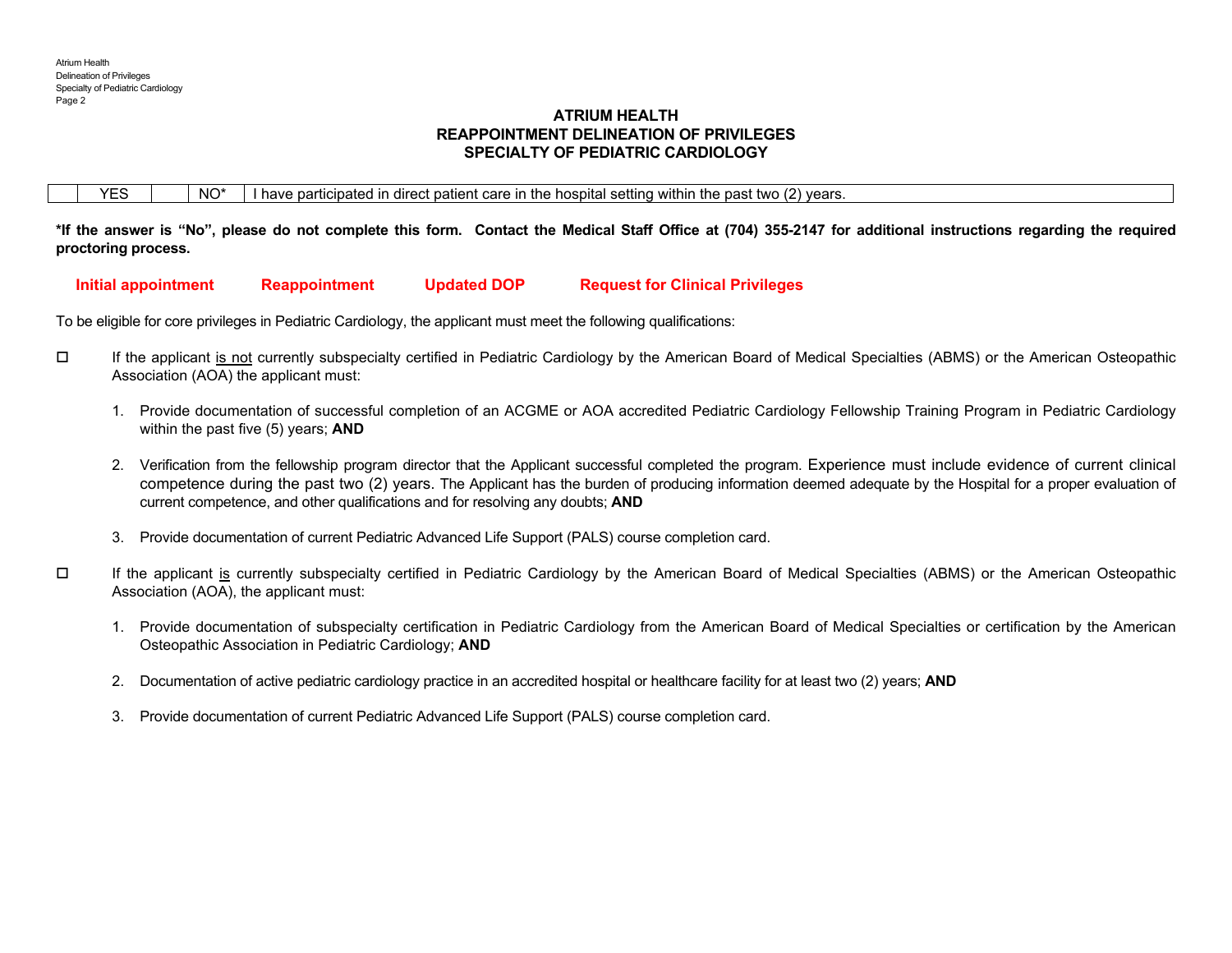#### Print Name

NOTE 1: Physicians must apply for "CORE" privileges in order to be eligible for clinical privileges in the specialty of Pediatric Cardiology at any facility within Atrium Health.

NOTE 2: "CORE" privileges cannot be amended or altered in any way.

NOTE 3: Please note that the exercise of certain privileges enumerated herein is necessarily limited by the operational, and resource constraints of the facility. All procedures must be performed within a clinical setting with the capabilities and organizational structure required to provide appropriate support.

| <b>CMC</b> | <b>PVL</b> | <b>UNV</b> | <b>CR</b> | <b>LIN</b> | <b>CAB</b> | <b>UNN</b> | <b>STN</b> | <b>ANS</b> | Cleveland |            | <b>PEDIATRIC CARDIOLOGY CORE</b><br><b>PRIVILEGES</b>                                                                                                                                                                                                                                                                                |
|------------|------------|------------|-----------|------------|------------|------------|------------|------------|-----------|------------|--------------------------------------------------------------------------------------------------------------------------------------------------------------------------------------------------------------------------------------------------------------------------------------------------------------------------------------|
|            |            |            |           |            |            |            |            |            |           | CPED-CAR-1 | Privileges to evaluate, diagnose, consult, and<br>provide comprehensive care to patients of all<br>ages, with congenital or acquired diseases<br>which persist into adulthood, presenting with<br>disorders of the heart and blood vessels.<br>Assess, stabilize, and determine disposition of<br>patients with emergent conditions. |

Privileges include providing appropriate medical therapy to stabilize the patient; perform history and physical exam; cardioversion; electrocardiography and echocardiography interpretation; exercise testing; pericardiocentesis and thoracentesis; transesophageal echocardiography and transthoracic echocardiography; diagnostic cardiac catheterization and endomyocardial biopsy; balloon atrial septostomy; provide basic care and management of patients with implantation of artificial heart and mechanical devices to support or replace the heart partially or totally.

**NOTE: Core privileges extend to the provision of care in the intensive care or critical care settings.**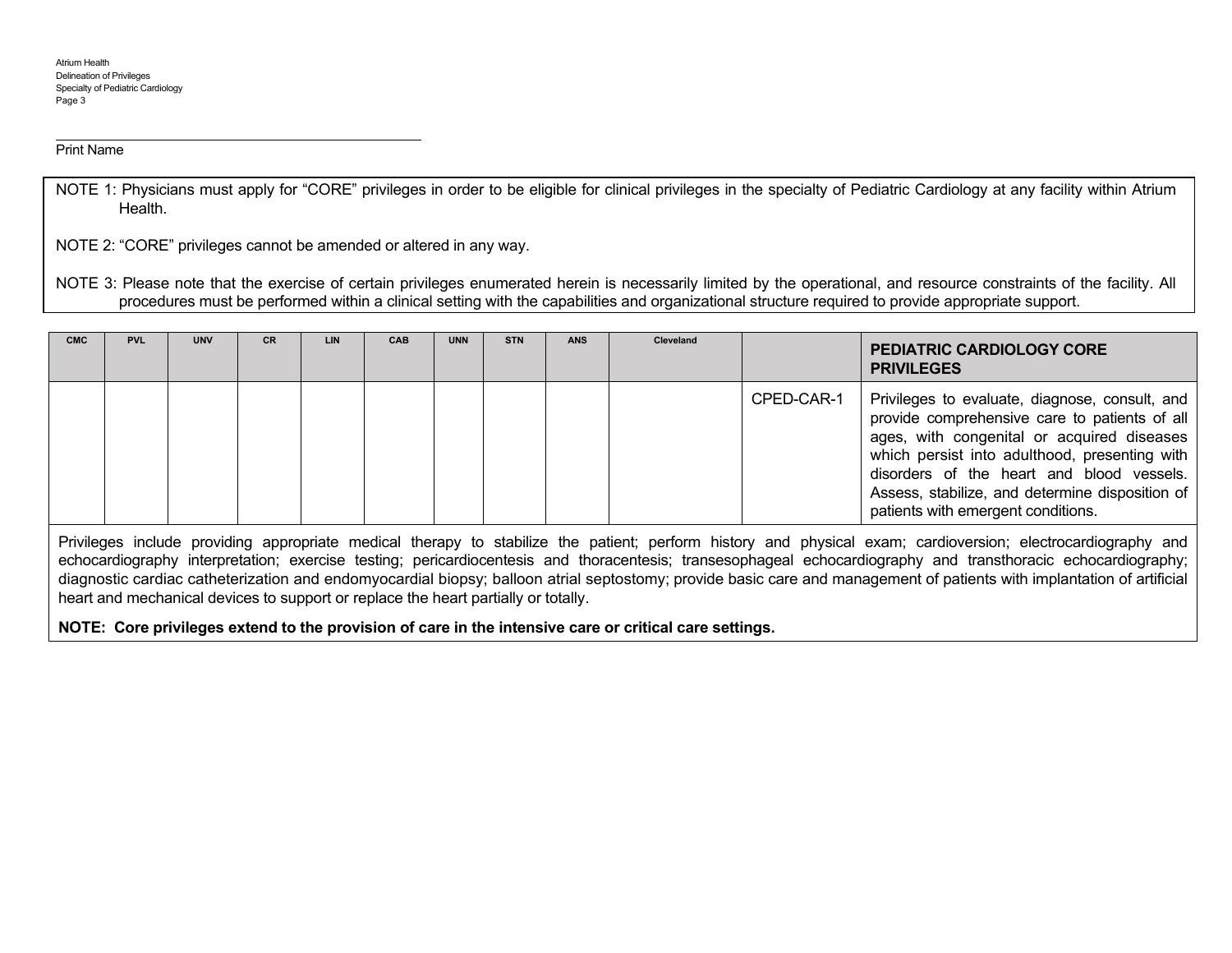#### Print Name

| <b>CMC</b> | <b>PVL</b> | <b>UNV</b> | <b>CR</b> | LIN | CAB | <b>UNN</b> | <b>STN</b> | <b>ANS</b> | Cleveland |               | <b>Ventricular Assist Device (VAD)</b><br>Must apply for and maintain Pediatric Cardiology<br>Core Privileges (CPED-CAR-1)                                                              |
|------------|------------|------------|-----------|-----|-----|------------|------------|------------|-----------|---------------|-----------------------------------------------------------------------------------------------------------------------------------------------------------------------------------------|
|            | N/A        | N/A        | N/A       | N/A | N/A | N/A        | N/A        | N/A        | N/A       | CPED-CAR-1(a) | Provide advanced care and management<br>of complex patients with implantation of<br>artificial heart and mechanical devices to<br>support or replace the heart partially or<br>totally. |

# **CPED-CAR-1(a) Ventricular Assist Device (VAD)**

Ventricular Assist Device (VAD) is a mechanical circulatory device that is used to partially or completely replace the function of a failing heart. The mechanical pump is used to support heart function and blood flow in patients who have weakened hearts. A VAD can help support the heart during or after surgery until the heart recovers, while waiting for a heart transplant, and for patients who are not eligible for a heart transplant, can be a long-term solution to help the heart work better.

## **Credentials Required**:

- 1. Apply for and meet the necessary criteria to be granted privileges for Pediatric Cardiology Core Privileges (CPED-CAR-1); **AND**
- 2. Provide documentation from the Pediatric Cardiology or Pediatric Cardiovascular Medicine fellowship program director that the Applicant completed training, within the past two years, to include patient selection, management and care of pediatric patients who are being considered for or who require, device-based heart failure management (e.g. mechanical circulatory support devices).

# **OR**

- 1. Apply for and meet the necessary criteria to be granted privileges for Pediatric Cardiology Core Privileges (CPED-CAR-1); **AND**
- 2. Provide documentation of successful involvement in the management of Pediatric Ventricular Assist Devices (VAD) patient within the past two (2) years; **OR**
- 2. Submit the PERMISSION TO BE PROCTORED REQUEST FORM requesting concurrent proctoring by a physician who currently holds privileges to perform Ventricular Assist Device (VAD). You must provide documentation of proctoring for the care and management of two (2) VAD patients.

# **Maintenance Criteria for Continued Privileges (CPED-CAR-1(a)):**

The Physician must submit documentation that they have participated in the care of Pediatric VAD patients over the past two (2) years based on acceptable results of ongoing professional practice evaluation and outcomes to reapply for special privileges. This will be reviewed at the time of reappointment. Physicians who would like to continue to hold any special privileges but are unable to document the minimal number will be requested to voluntarily withdraw their request for such privileges and to complete the necessary proctoring forms.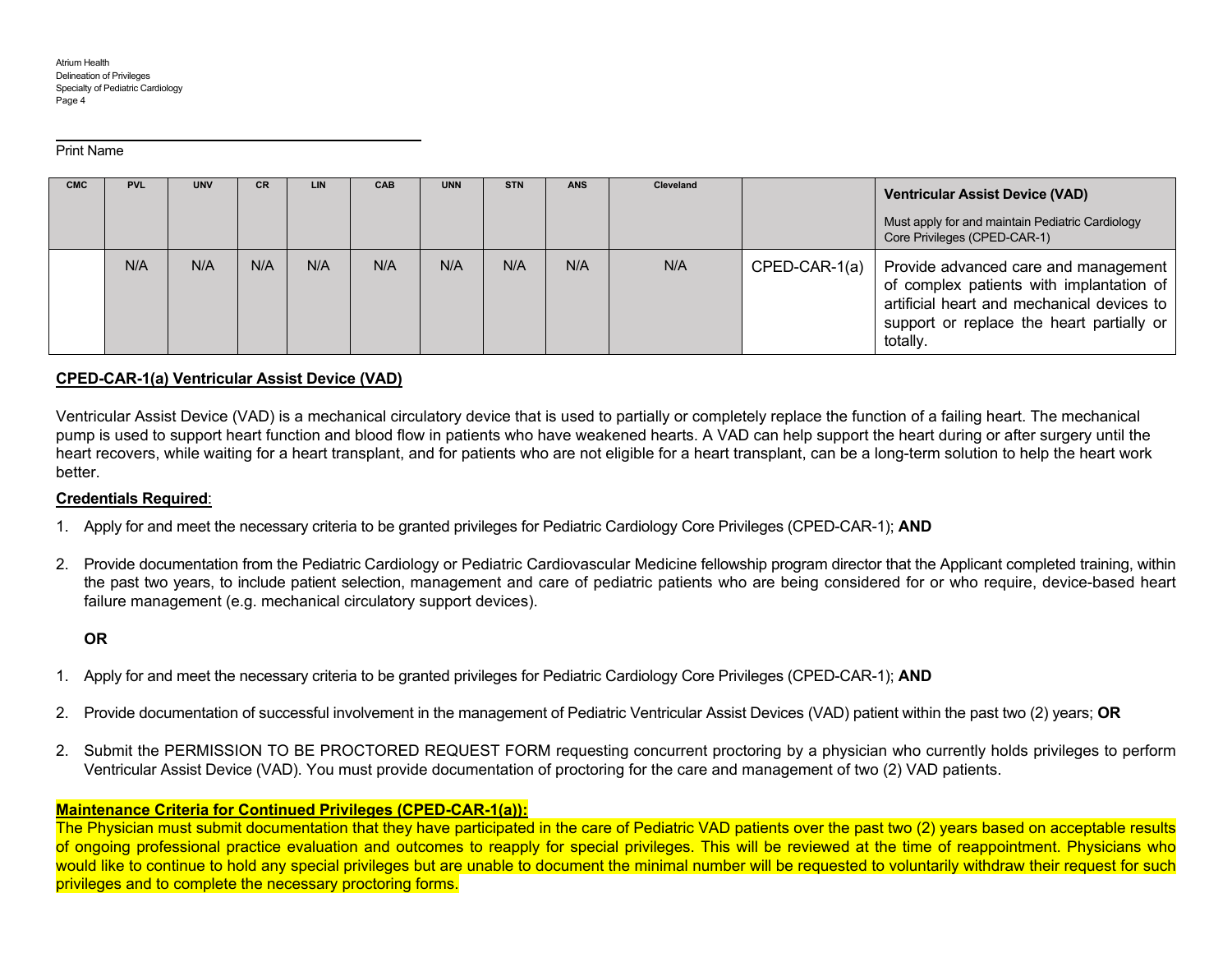#### Print Name

To be eligible for core privileges in Pediatric Interventional Cardiology (CPED-CAR-2), the applicant must meet the following qualifications:

- 1. Apply for and meet the necessary criteria to be granted privileges for Pediatric Cardiology Core Privileges (CPED-CAR-1); **AND** at least one of the following:
- 2. Successful completion of a pediatric cardiology fellowship program, within the past two (2) years, that included training in interventional pediatric cardiology with verification of competence in the requested procedures by the Director of the fellowship training program; **OR**
- 2. Provide a minimum number of one hundred and fifty (150) interventional cases performed within the past two (2) years; **OR**
- 1. Alternatively, for Applicants that do not meet a threshold of one hundred and fifty (150) interventional cases for the past two (2) years; Applicants may submit the total number of cases in a lifetime career for review and consideration of a proctoring process by a high volume interventional pediatric cardiologist with current clinical privileges. This will be at the discretion of the Section Chief for the Cardiovascular Diagnostic Laboratory in conjunction with the Chief of the Department of Pediatrics or his/her designee. The applicant must submit the PERMISSION TO BE PROCTORED REQUEST FORM requesting concurrent proctoring by a physician who currently holds Pediatric Interventional Cardiology Core privileges.

| <b>CMC</b> | <b>PVL</b> | <b>UNV</b> | <b>CR</b> | LIN | <b>CAB</b> | <b>UNN</b> | <b>STN</b> | <b>ANS</b> | Cleveland |            | <b>PEDIATRIC INTERVENTIONAL</b><br><b>CARDIOLOGY CORE PRIVILEGES</b><br>Must apply for and maintain Pediatric Cardiology Core<br>Privileges (CPED-CAR-1)                                                                                                                                                                                |
|------------|------------|------------|-----------|-----|------------|------------|------------|------------|-----------|------------|-----------------------------------------------------------------------------------------------------------------------------------------------------------------------------------------------------------------------------------------------------------------------------------------------------------------------------------------|
|            | N/A        | N/A        | N/A       | N/A | N/A        | N/A        | N/A        | N/A        | N/A       | CPED-CAR-2 | Privileges to evaluate, diagnose, consult,<br>and provide comprehensive care to patients<br>of all ages, with congenital or acquired<br>diseases which persist into adulthood,<br>presenting with disorders of the heart and<br>blood vessels. Assess, stabilize, and<br>determine disposition of patients with<br>emergent conditions. |

Privileges include providing appropriate medical therapy to stabilize the patient; perform history and physical exam; balloon septostomy; transseptal puncture; pulmonary valve dilation; aortic valve dilation; pulmonary artery dilation; pulmonary artery stent; coarctation dilation; coarctation stent; collateral occlusion; ductus arteriosus occlusion; atrial septal defect/patent foramen ovale closure; valvuloplasty; transcatheter pulmonary valve; ventricular septal defect device closure; percutaneous non-coronary intervention.

**NOTE: Core privileges extend to the provision of care in the intensive care or critical care setting.**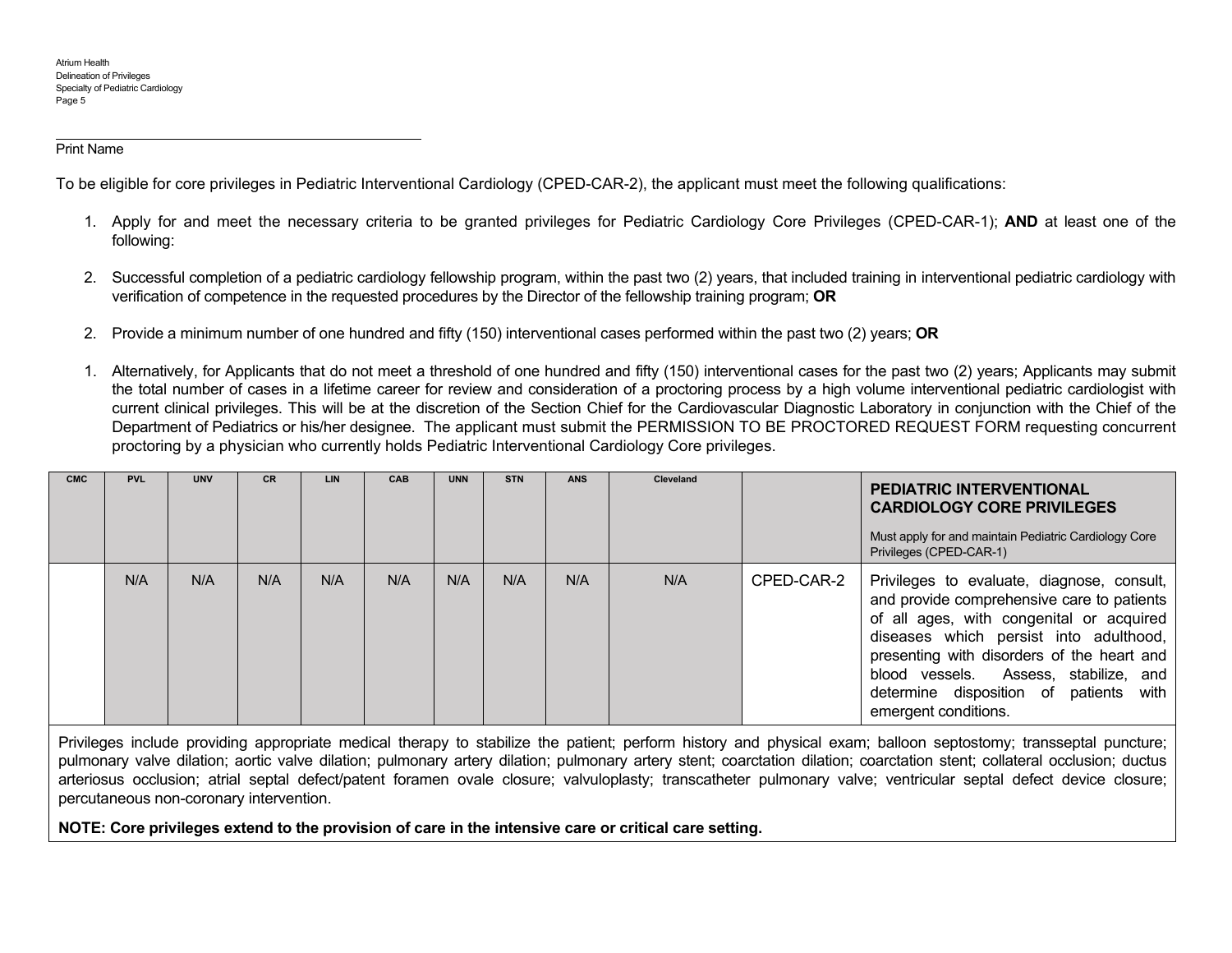Print Name

## **Maintenance Criteria for Continued Privileges (CPED-CAR-2):**

The Physician must submit a minimum of one hundred and fifty (150) over the past two (2) years based on acceptable results of ongoing professional practice evaluation and outcomes to reapply for special privileges. This will be reviewed at the time of reappointment. Physicians who would like to continue to hold any special privileges but are unable to document the minimal number will be requested to voluntarily withdraw their request for such privileges and to complete the necessary proctoring forms. For the Appointee that does not meet the one hundred and fifty (150) representative samples of pediatric clinical cardiac electrophysiology procedures over the two (2) year period consideration of reappointment will be at the discretion of the Medical Director of the Cardiovascular Diagnostic Laboratory in conjunction with the Chief/Section Chief of the Specialty.

The Physician must maintain a cognitive knowledge base, it is recommended that individual operators attend at least twenty (20) hours of invasive and/or interventional cardiology continuing medical education (CME) every two (2) years. This could include catheterization conference and PCI meetings in addition to expanding the use of simulation cases for procedure use and competence.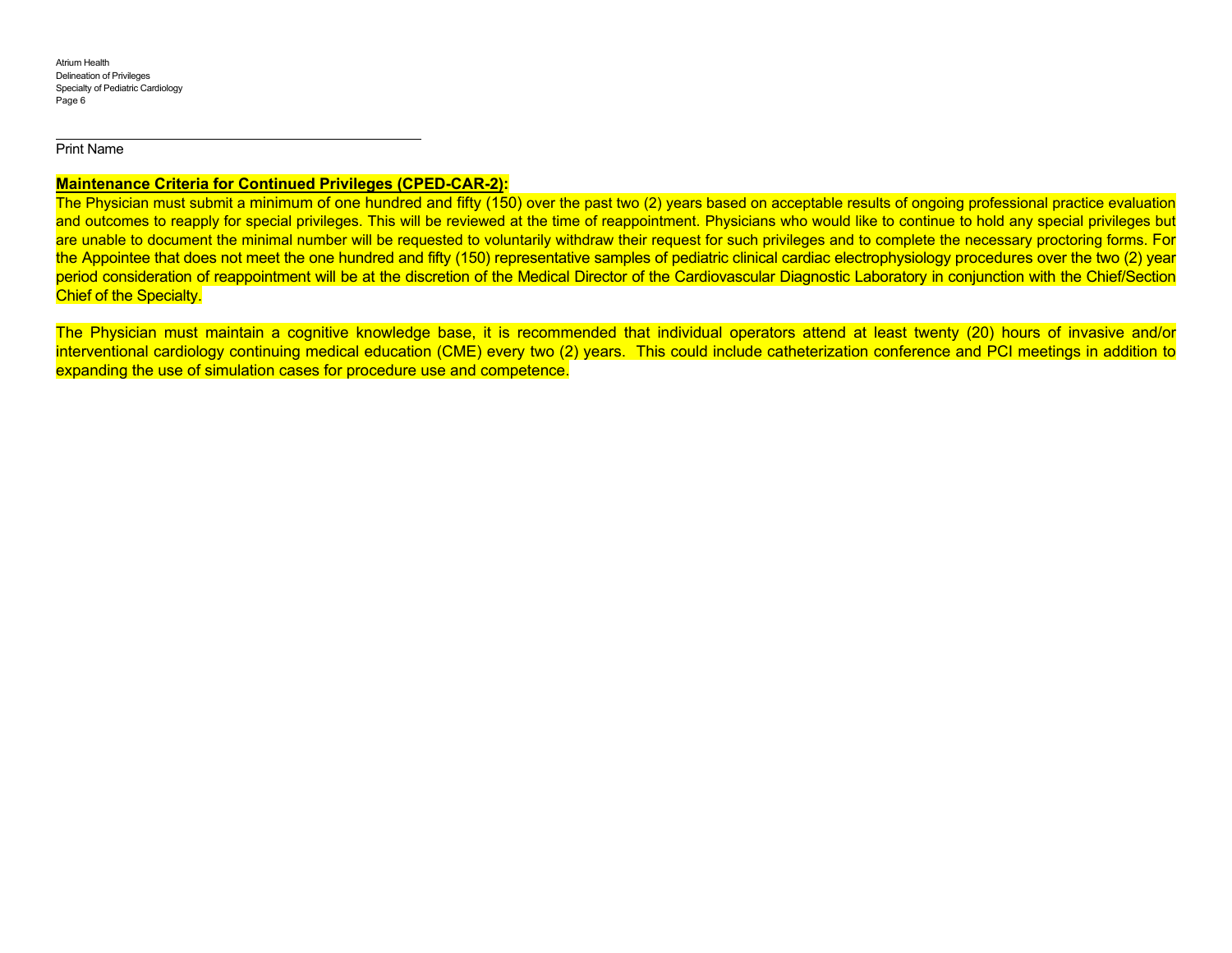#### Print Name

To be eligible for core privileges in Clinical Cardiac Electrophysiology Pediatric (CPED-CAR-3), the applicant must meet the following qualifications:

- 1. Apply for and meet the necessary criteria to be granted privileges for Pediatric Cardiology Core Privileges (CPED-CAR-1); **AND** at least one of the following:
- 2. Successful completion of a pediatric cardiology fellowship program, within the past two years, that included training in clinical cardiac pediatric electrophysiology with verification of competence in the requested procedures by the Director of the fellowship training program; **OR**
- 2. Provide a minimum number of fifty (50) invasive cases performed within the past two (2) years; **OR**
- 2. Alternatively, for Applicants that do not meet a threshold of fifty (50) invasive cases for the past two (2) years; Applicants may submit the total number of cases in a lifetime career for review and consideration of a proctoring process by a high volume interventional pediatric clinical cardiac electrophysiology cardiologist with current clinical privileges. This will be at the discretion of the Section Chief for the Cardiovascular Diagnostic Laboratory in conjunction with the Chief of the Department of Pediatrics or his/her designee. The applicant must submit the PERMISSION TO BE PROCTORED REQUEST FORM requesting concurrent proctoring by a physician who currently holds Clinical Cardiac Electrophysiology Pediatric Core privileges.

| N/A<br>N/A<br>N/A<br>N/A<br>N/A<br>N/A<br>N/A<br>N/A<br>N/A<br>CPED-CAR-3<br>electrophysiology procedures.<br>patients with emergent conditions. | <b>CMC</b> | <b>PVL</b> | <b>UNV</b> | <b>CR</b> | <b>LIN</b> | <b>CAB</b> | <b>UNN</b> | <b>STN</b> | <b>ANS</b> | Cleveland | <b>CLINICAL CARDIAC</b><br>ELECTROPHYSIOLOGY PEDIATRIC<br><b>CORE PRIVILEGES</b><br>Must apply for and maintain Pediatric Cardiology Core<br>Privileges (CPED-CAR-1)                                                                                                                                                         |
|--------------------------------------------------------------------------------------------------------------------------------------------------|------------|------------|------------|-----------|------------|------------|------------|------------|------------|-----------|------------------------------------------------------------------------------------------------------------------------------------------------------------------------------------------------------------------------------------------------------------------------------------------------------------------------------|
|                                                                                                                                                  |            |            |            |           |            |            |            |            |            |           | Privileges to evaluate, treat and provide<br>consultation to patients of all ages, with<br>congenital or acquired diseases which<br>persist into adulthood, with heart rhythm<br>disorders, including the performance of<br>invasive diagnostic and therapeutic cardiac<br>Assess,<br>stabilize and determine disposition of |

NOTE: Privileges include appropriate medical therapy to stabilize the patient; perform history and physical exam; programming and management of automatic implantable cardiac defibrillators and pacemakers; intracardiac electrophysiology studies; and performance of therapeutic catheter ablation procedures.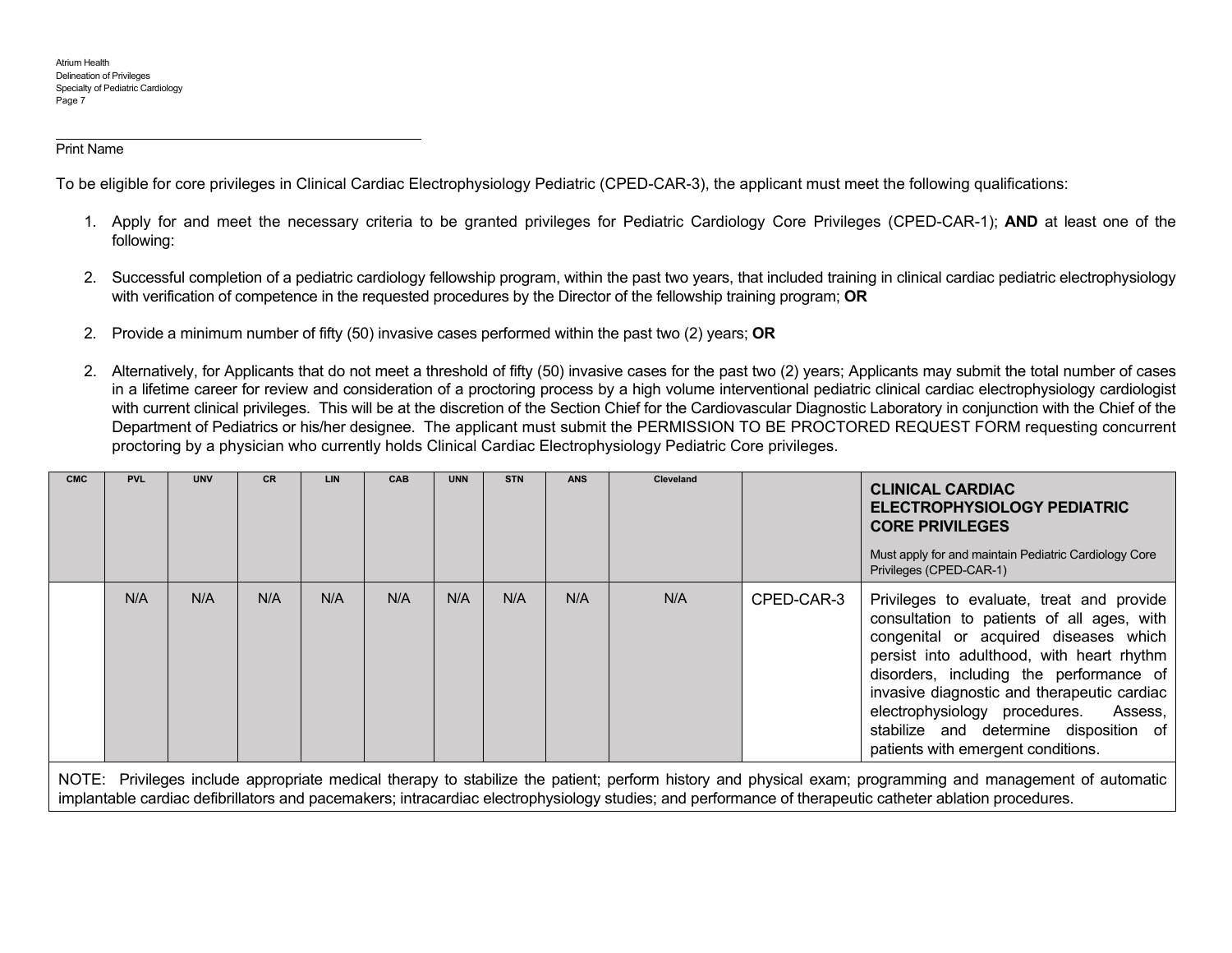#### Print Name

# **Maintenance Criteria for Continued Privileges (CPED-CAR-3):**

The Physician must submit a minimum of fifty (50) of pediatric clinical cardiac electrophysiology procedures over the past two (2) years based on acceptable results of ongoing professional practice evaluation and outcomes to reapply for special privileges. This will be reviewed at the time of reappointment. Physicians who would like to continue to hold any special privileges but are unable to document the minimal number will be requested to voluntarily withdraw their request for such privileges and to complete the necessary proctoring forms. For the Appointee that does not meet the fifty (50) pediatric clinical cardiac electrophysiology procedures over the two (2) year period consideration of reappointment will be at the discretion of the Medical Director of the Cardiovascular Diagnostic Laboratory in conjunction with the Chief/Section Chief of the Specialty.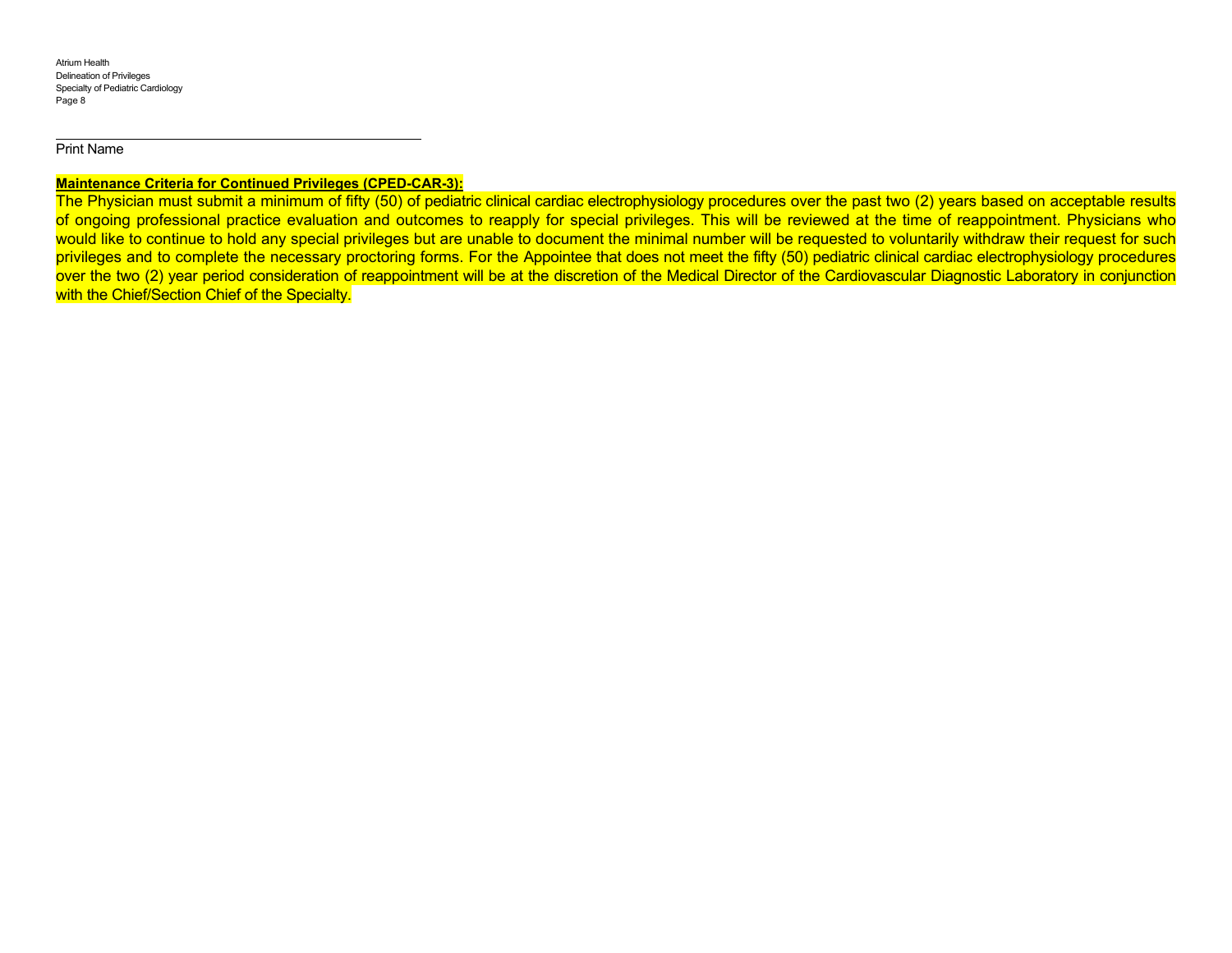## PRIVILEGES REQUESTED BY:

I have requested only those privileges for which by education, training, current experience, and demonstrated performance I am qualified to perform, and that I wish to exercise at Atrium Health and;

I understand that:

- a) In exercising any clinical privileges granted, I am constrained by hospital and medical staff policies and rules applicable generally and any applicable to the particular situation.
- b) Any restriction on the clinical privileges granted to me is waived in an emergency situation and in such a situation my actions are governed by the applicable section of the medical staff bylaws or related documents.

I attest that I am not currently a user of illegal drugs or do not currently abuse the use of legal drugs.

\_\_\_\_\_\_\_\_\_\_\_\_\_\_\_\_\_\_\_\_\_\_\_\_\_\_\_\_\_\_\_\_\_\_\_\_\_\_\_\_\_\_\_\_\_\_\_\_\_\_\_\_\_\_\_\_\_\_\_\_\_\_\_\_\_\_\_\_\_\_

I attest that I do not have a physical or mental condition which could affect my motor skills or ability to exercise the clinical privileges requested or that I require an accommodation in order to exercise the privileges requested safely and competently.

Signature Date Date of the Signature Date of the Date of the Date of the Date of the Date of the Date of the D

Print Name

=============================================================================================

\_\_\_\_\_\_\_\_\_\_\_\_\_\_\_\_\_\_\_\_\_\_\_\_\_\_\_\_\_\_\_\_\_\_\_\_\_\_\_\_\_\_\_\_\_\_\_\_\_\_\_\_\_\_\_\_\_\_\_\_\_\_\_\_\_\_\_\_\_\_ \_\_\_\_\_\_\_\_\_\_\_\_\_\_\_\_\_\_\_\_